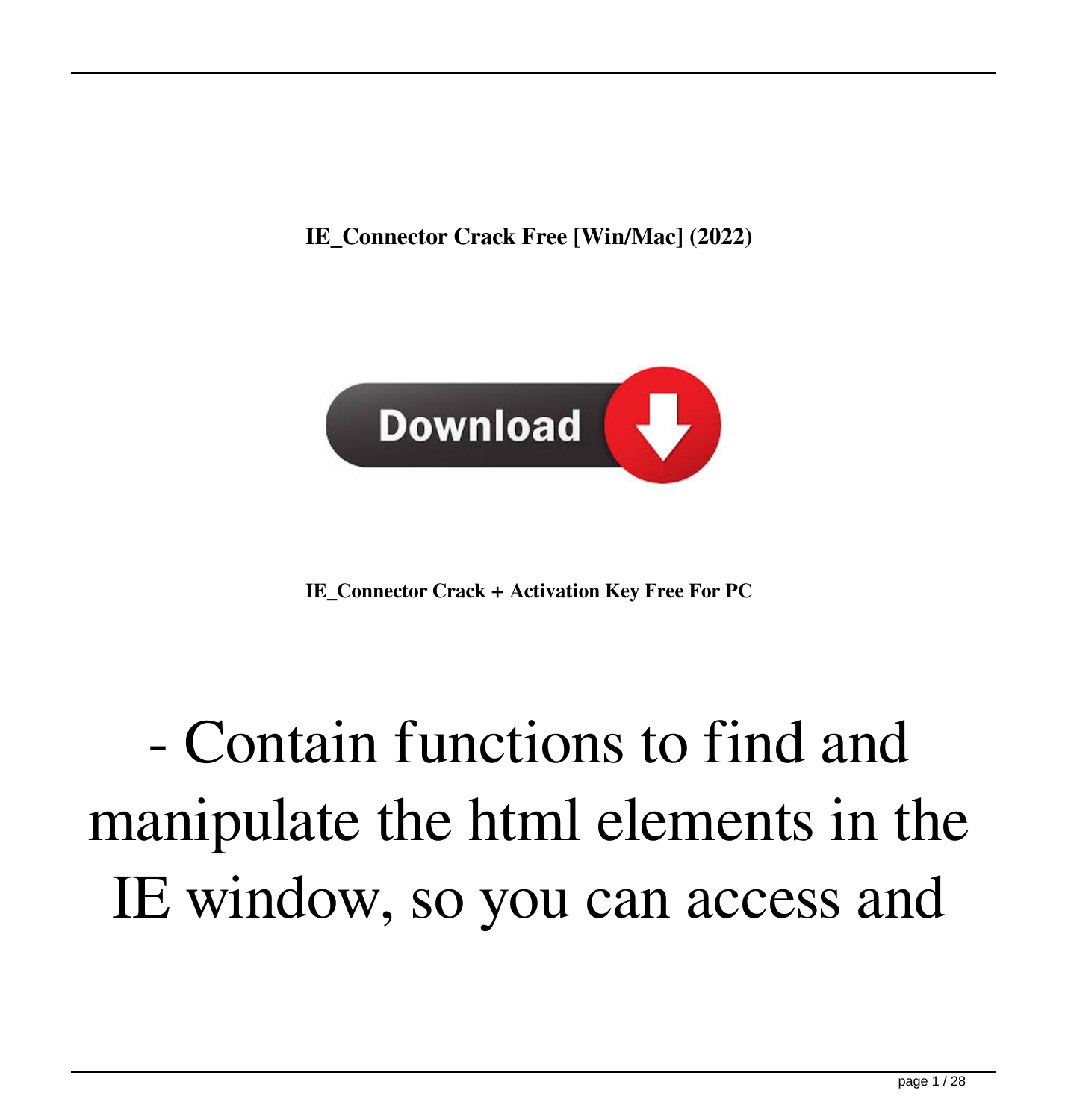view the DOM and form elements - Browse, Edit, Select and Upload any file using Drag and Drop method on the IE Window - View and save the contents of the text-box - View and save the contents of a selected HTML element - Access the Form validation and data validation functions - Check the local folder for any files that are being downloaded. - Inspect the selected HTML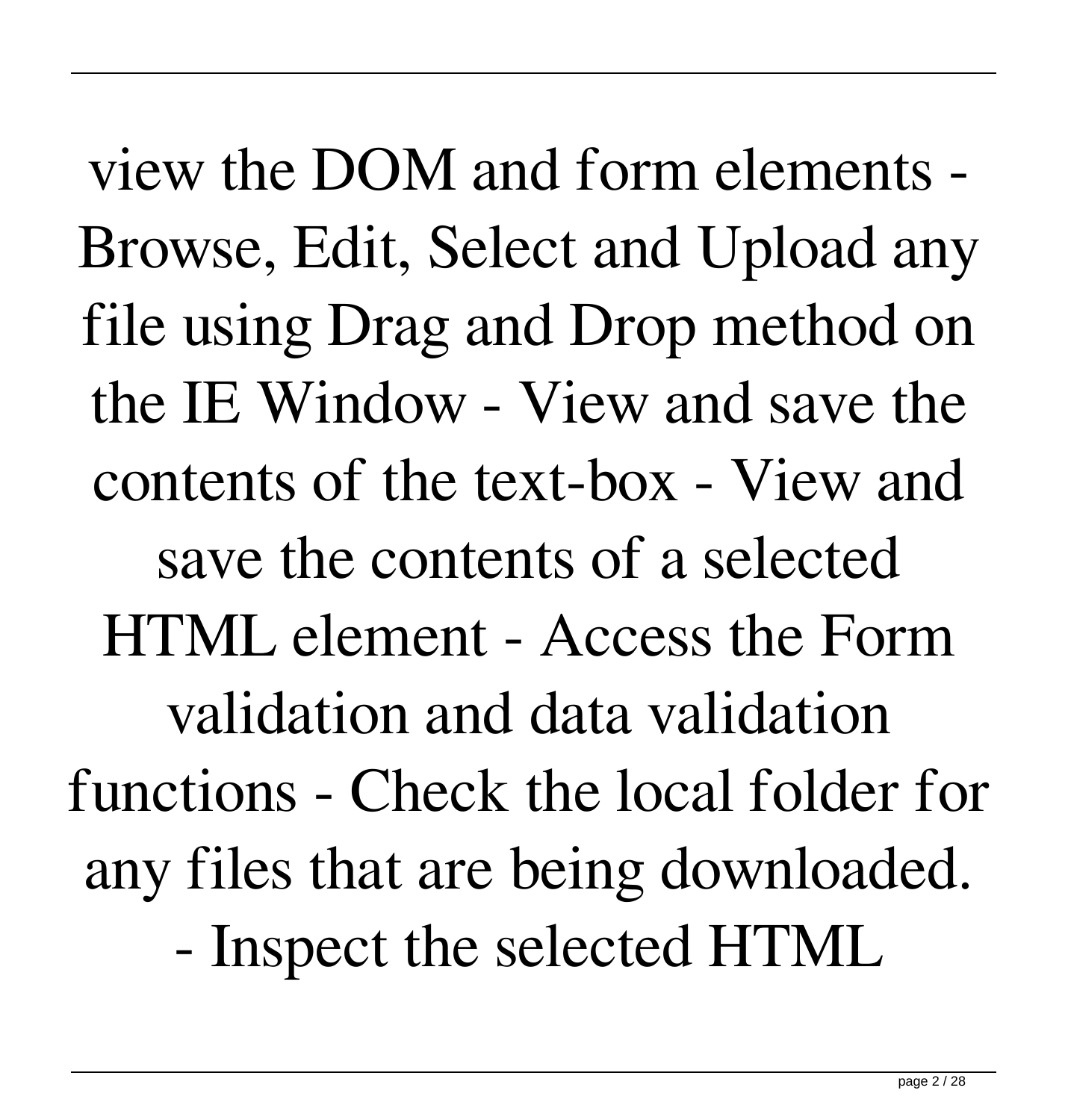elements and set the focus to them. - Insert or delete html elements. - Access any option in the browser with keypress, mouseclick, click etc... - Very simple to use. - Works on IE 6, 7, 8, 9, 10, 11, 12, 13. Size: - 14kb User Manual: - How to download, run, inspect, select and upload the files using the IE\_Connector application - How to use the Functionality of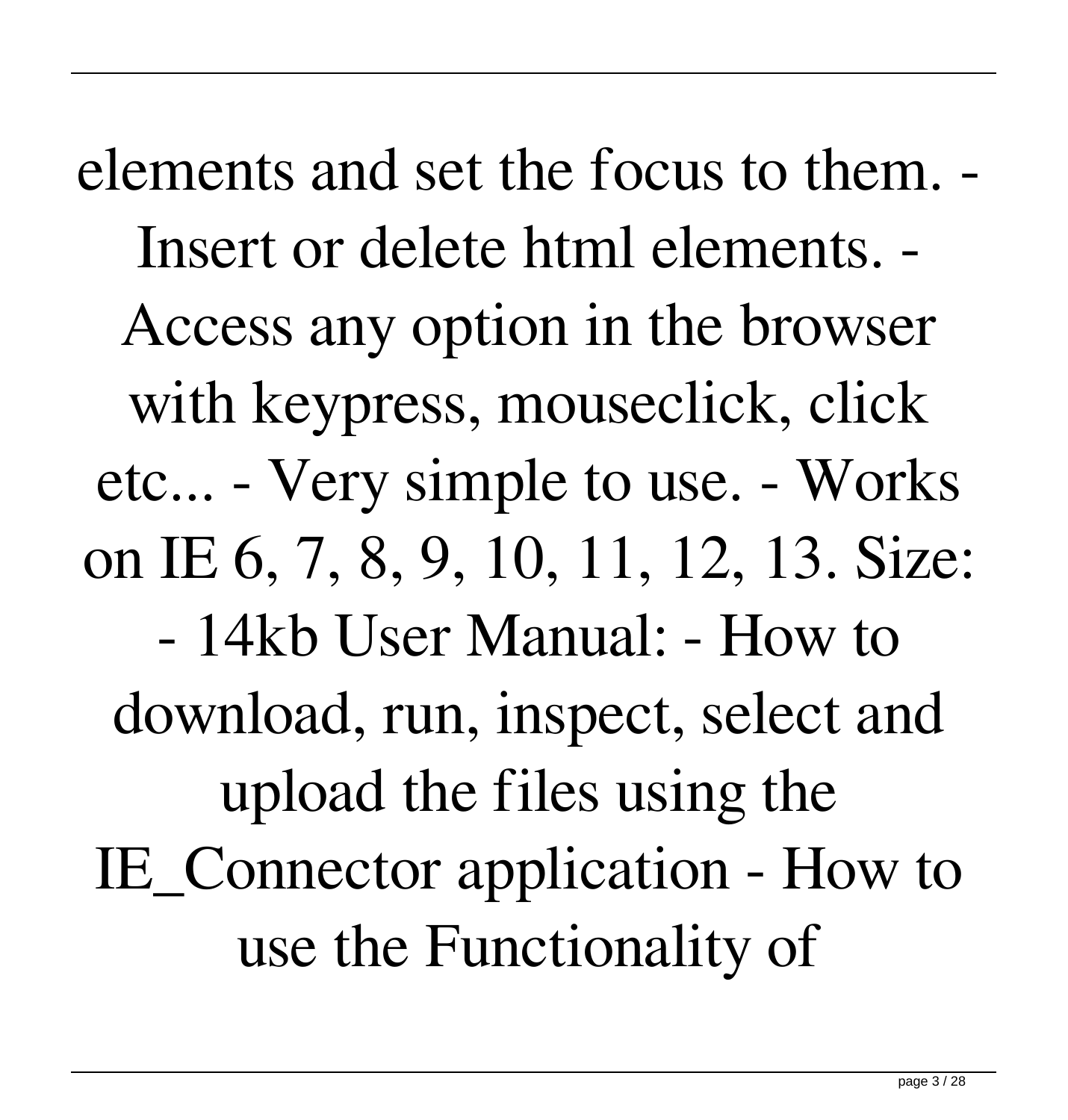IE\_Connector - How to view and save the contents of the textbox - How to view and save the contents of a selected html element - How to view and save the contents of the entire HTML document - How to delete or add html elements - How to Inspect the file being downloaded using the IE\_Connector application. - How to view and save the contents of a selected option. - How to view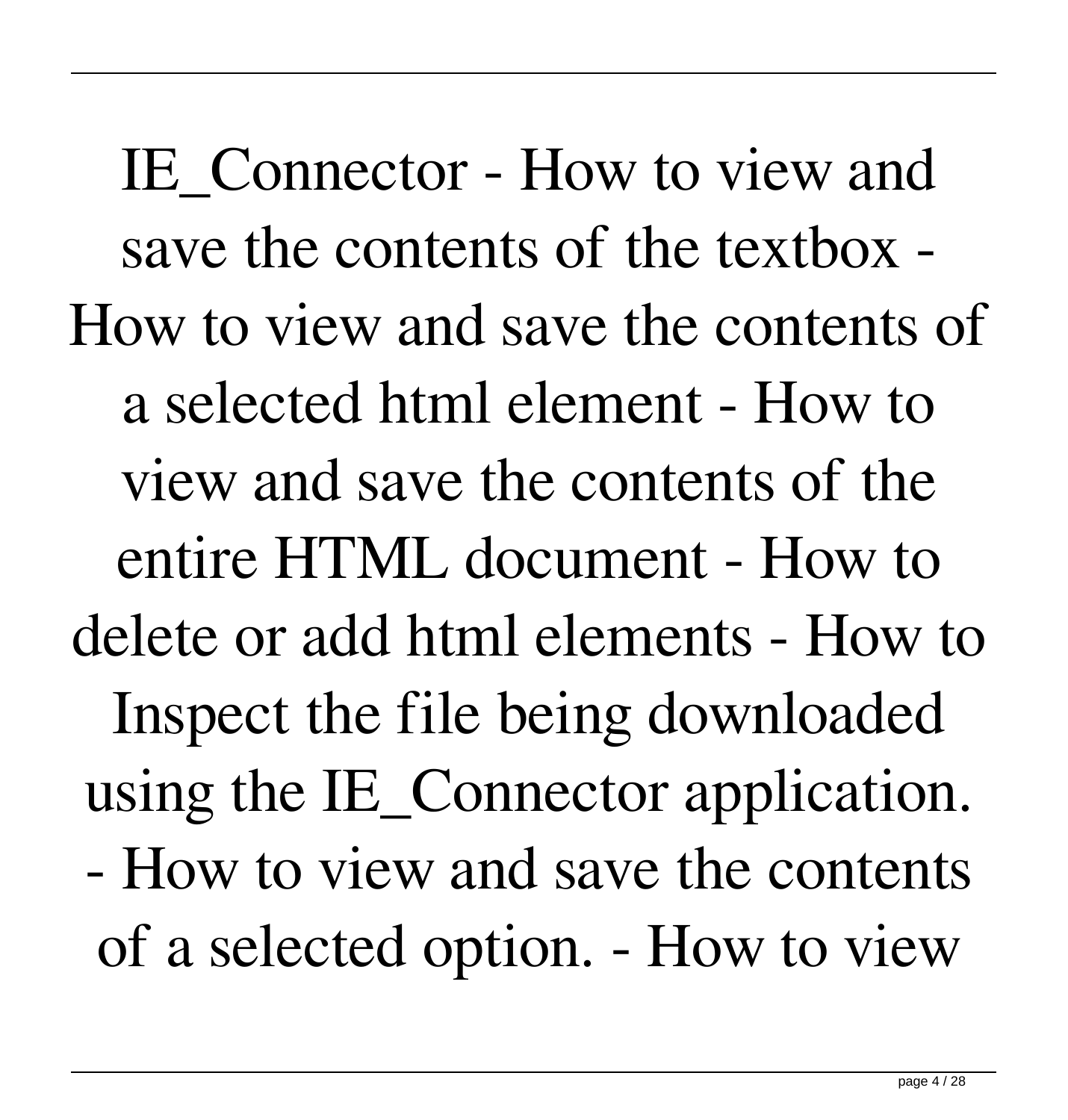and save the contents of the entire html document using the IE\_Connector application. - How to view and save the contents of a selected option using the IE\_Connector application. - How to browse the local folder and selected files using the IE\_Connector application. - How to upload the file using IE\_Connector application. - How to view and save the contents of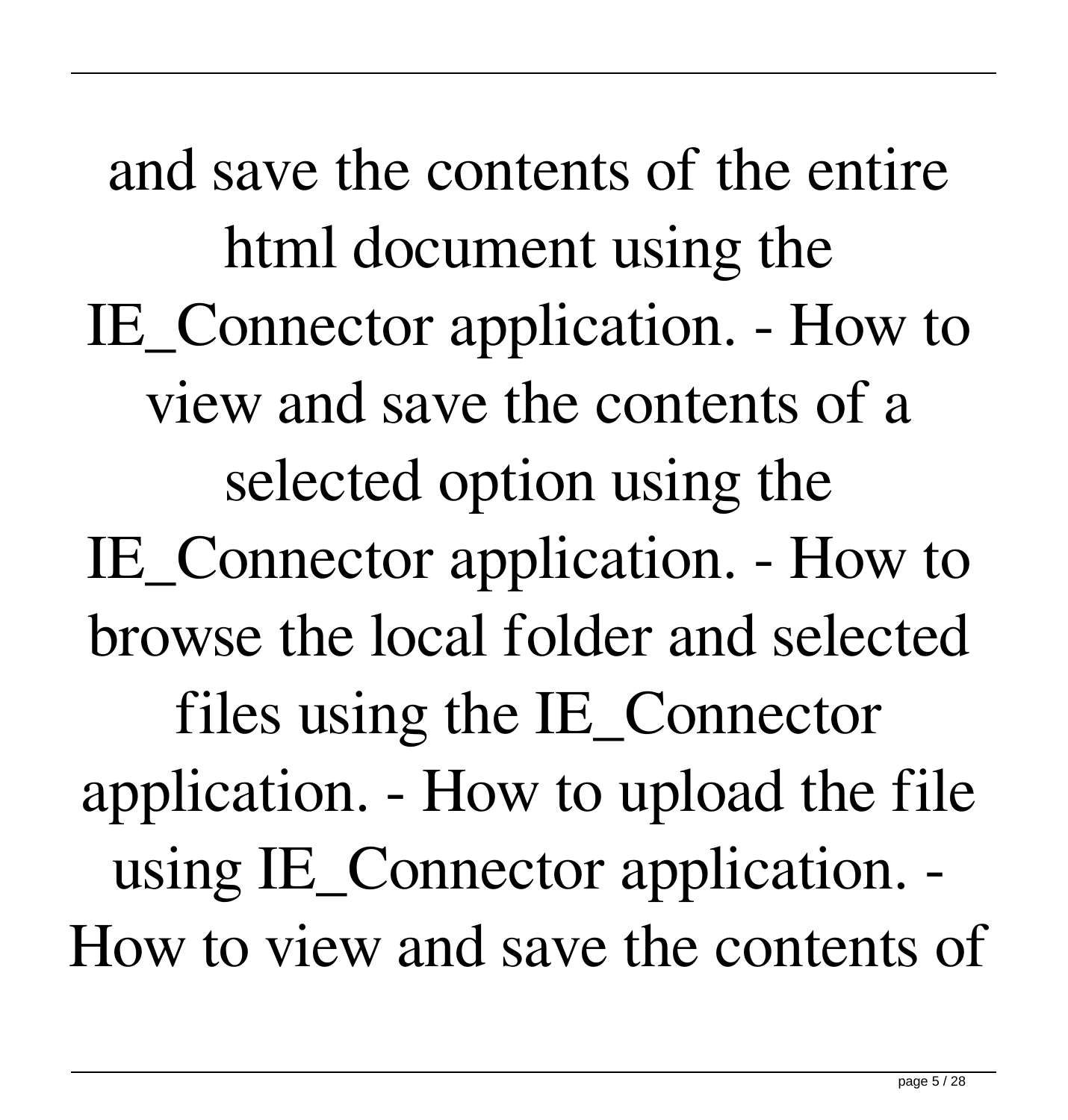the form elements using the IE\_Connector application. - How to Insert or Delete html elements using the IE\_Connector application. - How to view and save the contents of the entire html document using the IE\_Connector application. - How to view and save the contents of a selected option using the IE\_Connector application. 1. If you like the software, please rate the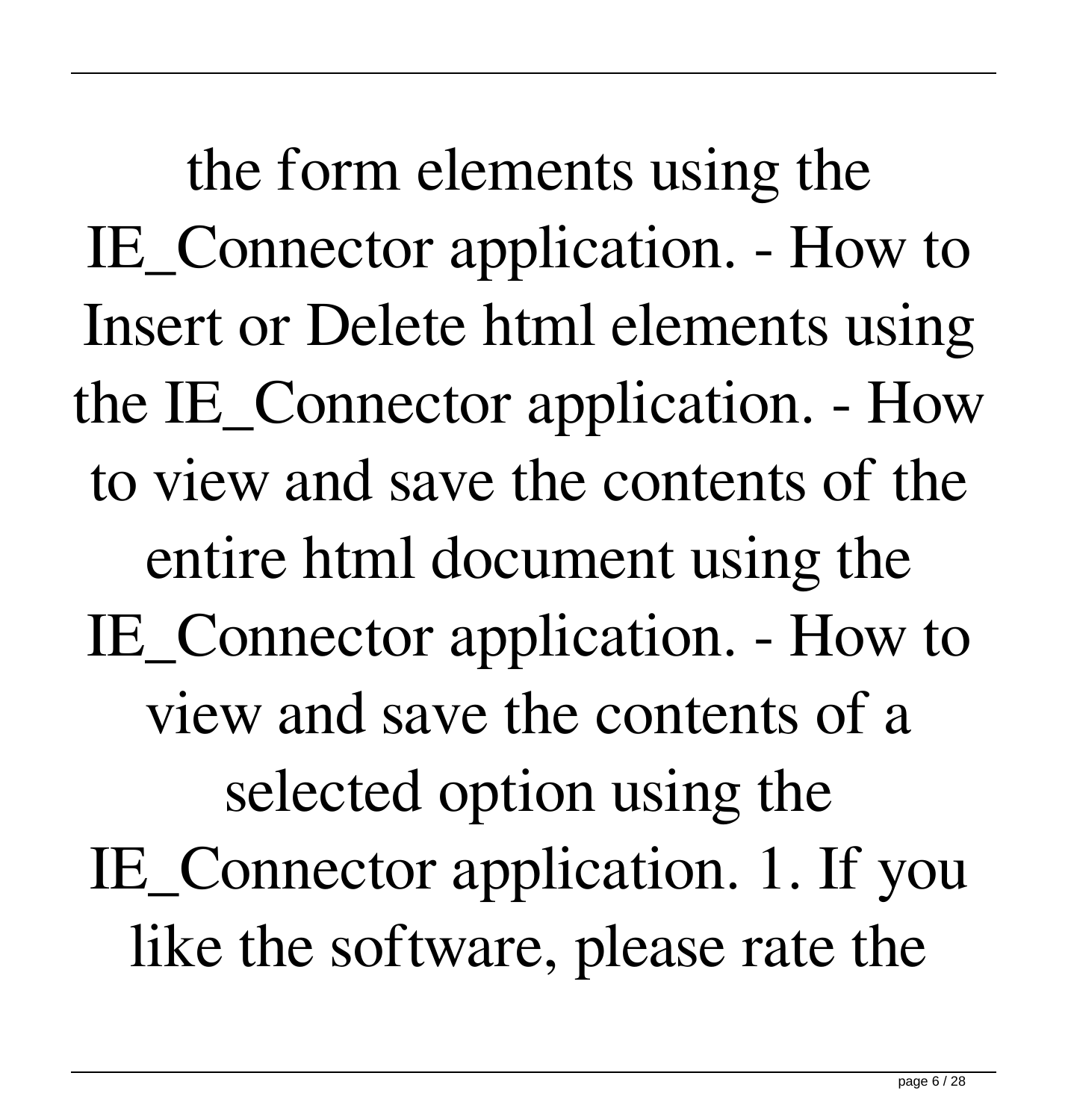application. The higher the rating the more you would be appreciated. The iCab application was designed to be a runtime debugging and scripting tool that will give you access to the internals of the iCab Browser Application running on your computer. iCab\_connector allows

**IE\_Connector [32|64bit] [Latest-2022]**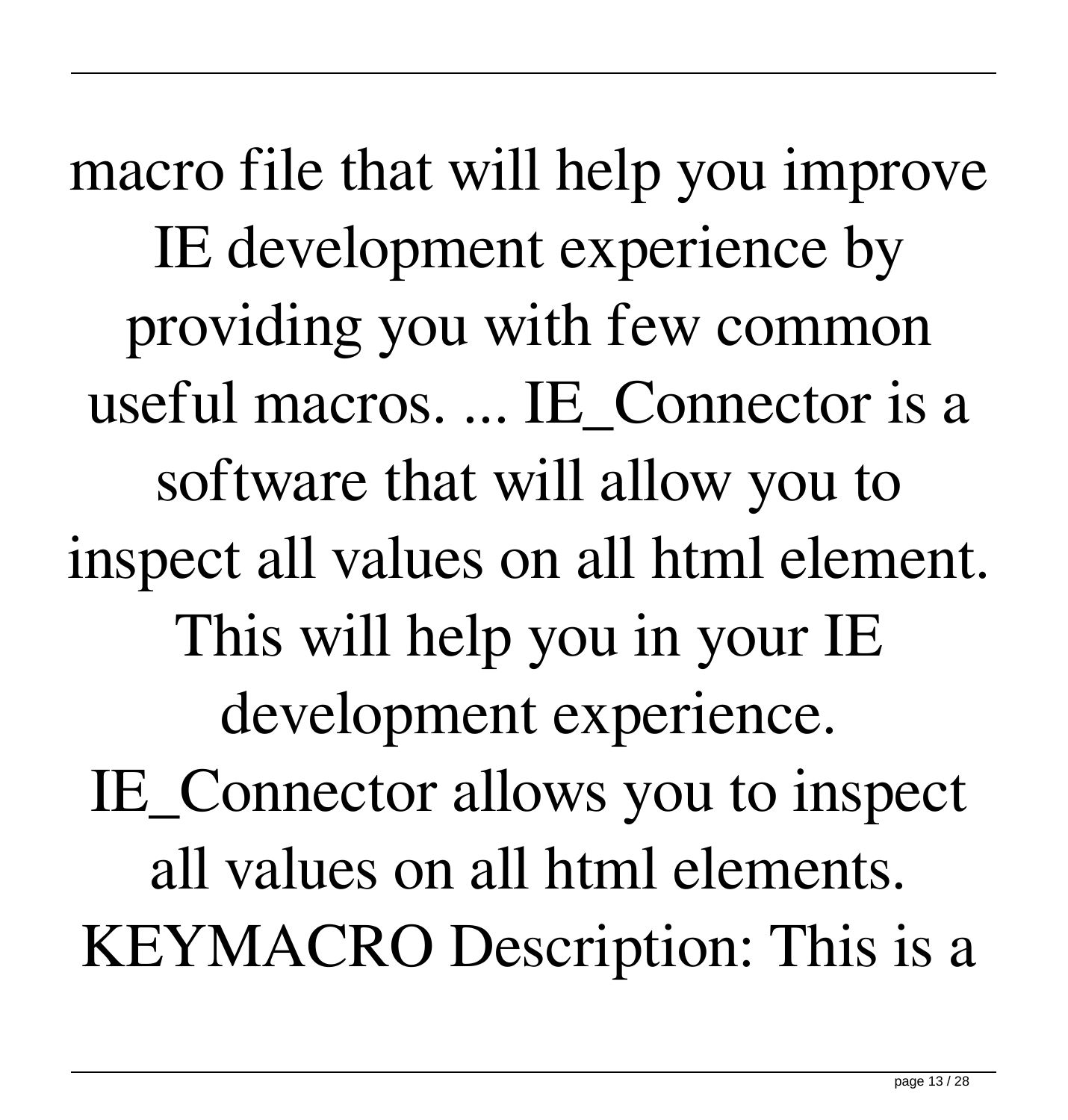macro file that will help you improve IE development experience by providing you with few common useful macros. ... IE\_Connector is a software that will allow you to inspect all values on all html element. This will help you in your IE development experience. IE 77a5ca646e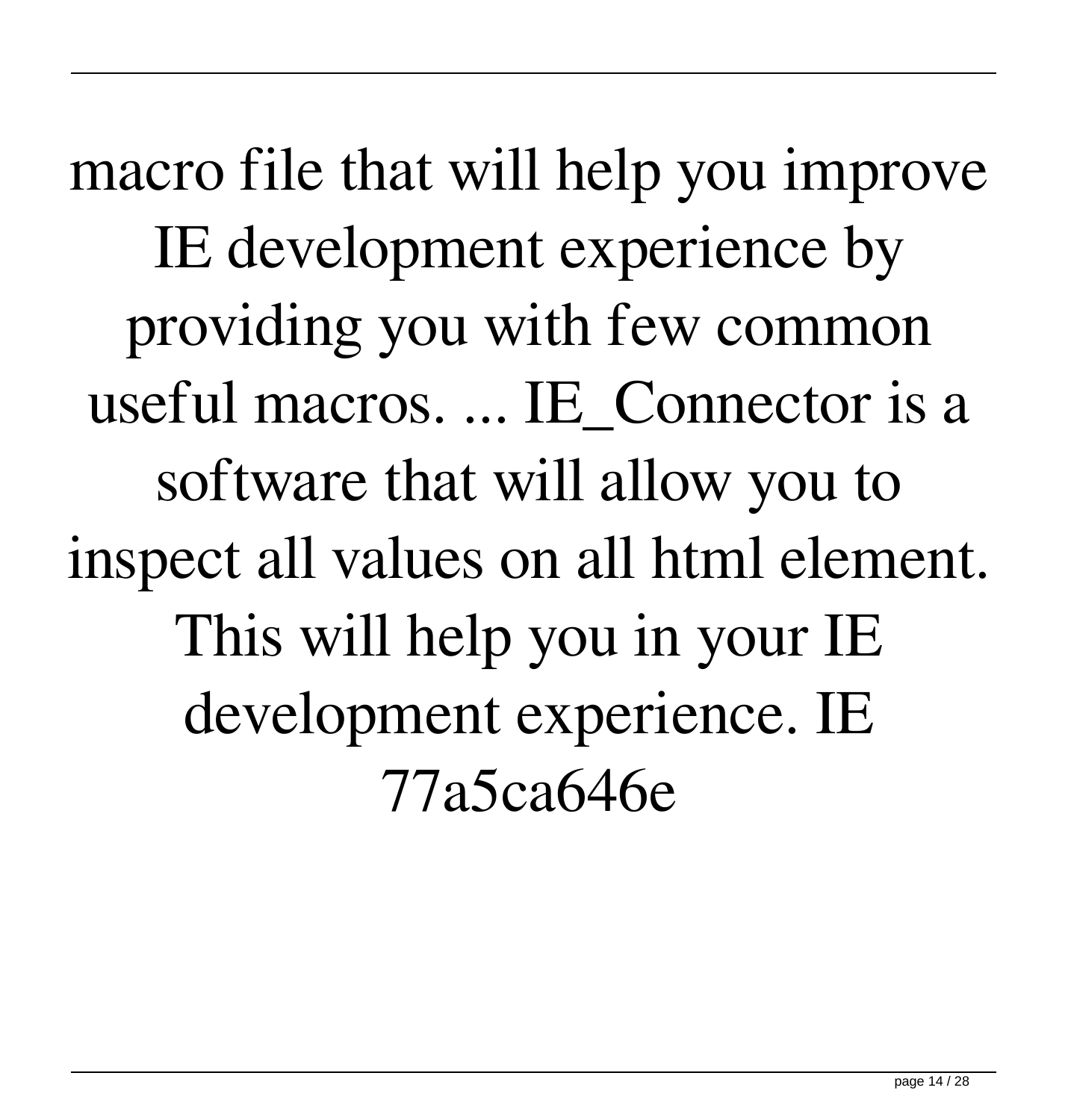IE\_Connector is a simple app to help you debug and see the contents of the html of a browser. It's based on the IE development model. Gain access to the actual iElement created by the browser. IE\_Connector allows you to inspect all values on all html elements. Paste any code into the script tab Start debugging the code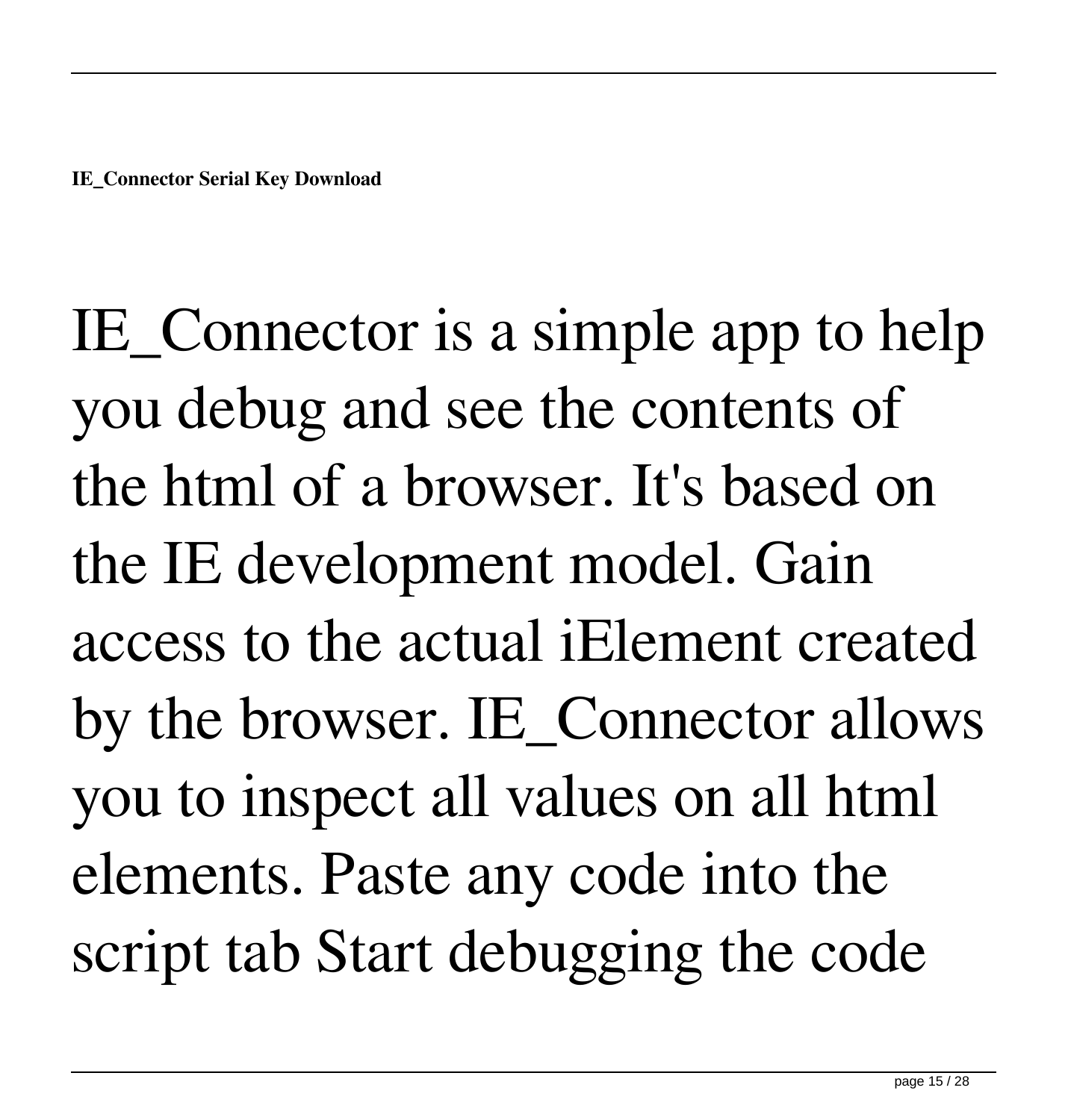Save the code to see the results immediately on the website Run the code by Clicking the Play button. Create templates to code the design of the application IE Connector is a runtime application that will work in a web server like Apache, IIS, etc. Additional functionality of IE\_Connector includes: Scripting, Debugging, Code testing Add user scripts, ie script and doctype, New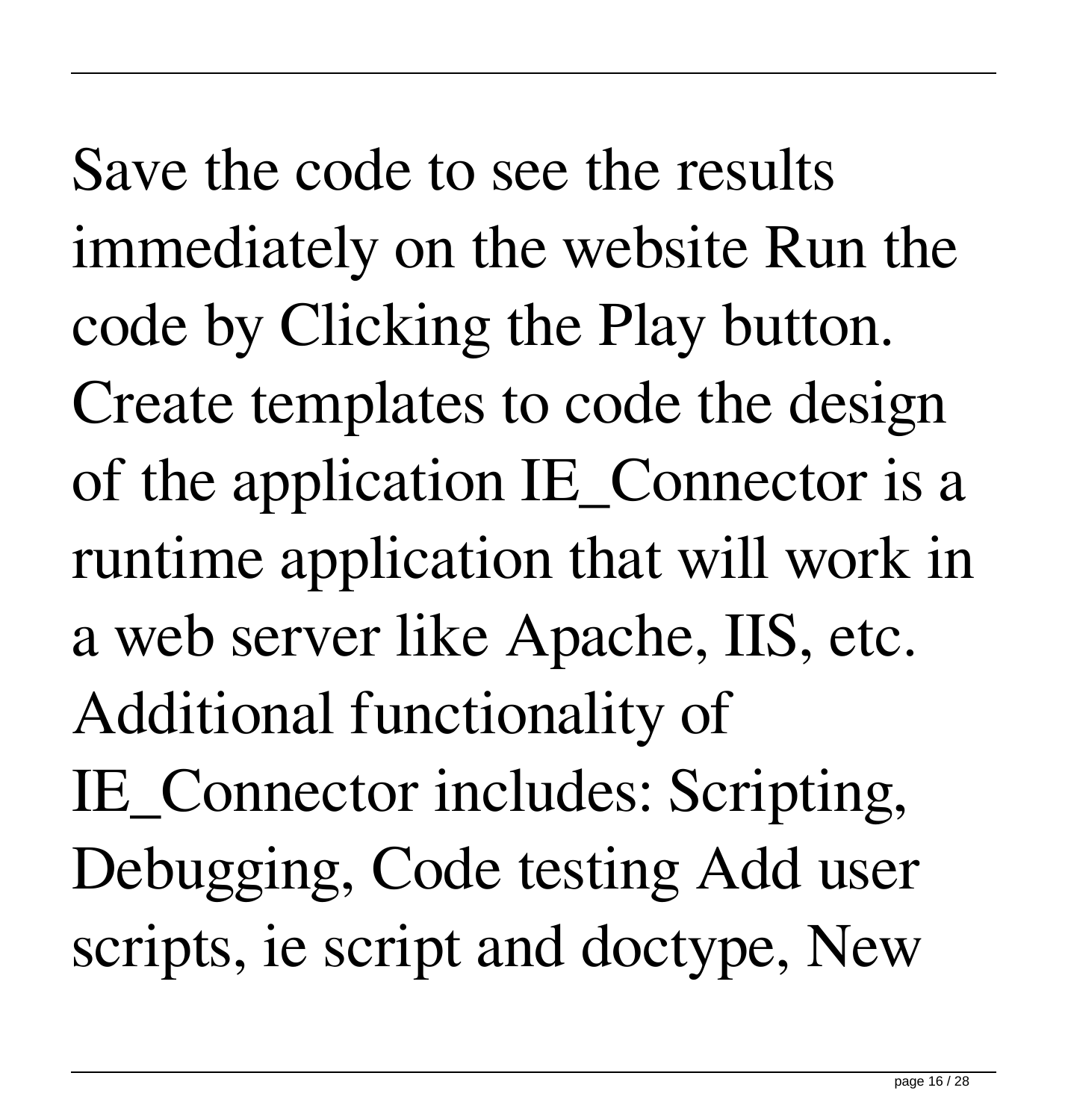Functions added to IE\_Connector, Other Features to come soon. Top Features of IE\_Connector Run the code directly on your browser Paste any code into the script tab and IE Connector will run it for you. Debug your code Start with an empty IE Window and run your code on IE\_Connector. Run IE\_Connector code directly on your browser Add your IE\_Connector script to a web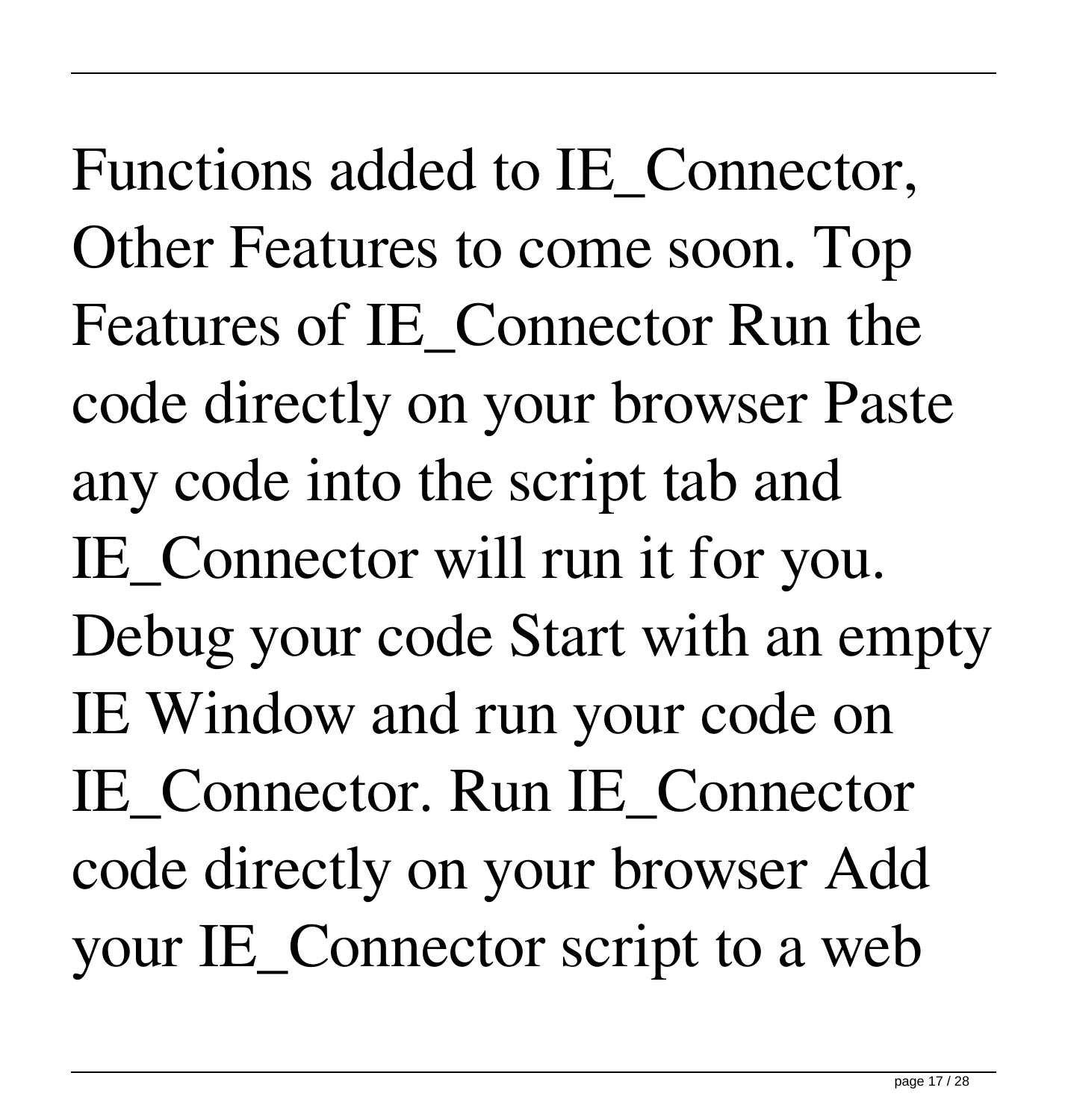page you wish to test. IE\_Connector will run the code directly on the page you have added it to. Crazy code performance in IE\_Connector Code written in IE\_Connector will use IE capabilities to run faster than any other program. IE\_Connector was designed from the ground up to make sure it's performance matched all other browsers. Browser / Internet Explorer Settings For IE\_Connector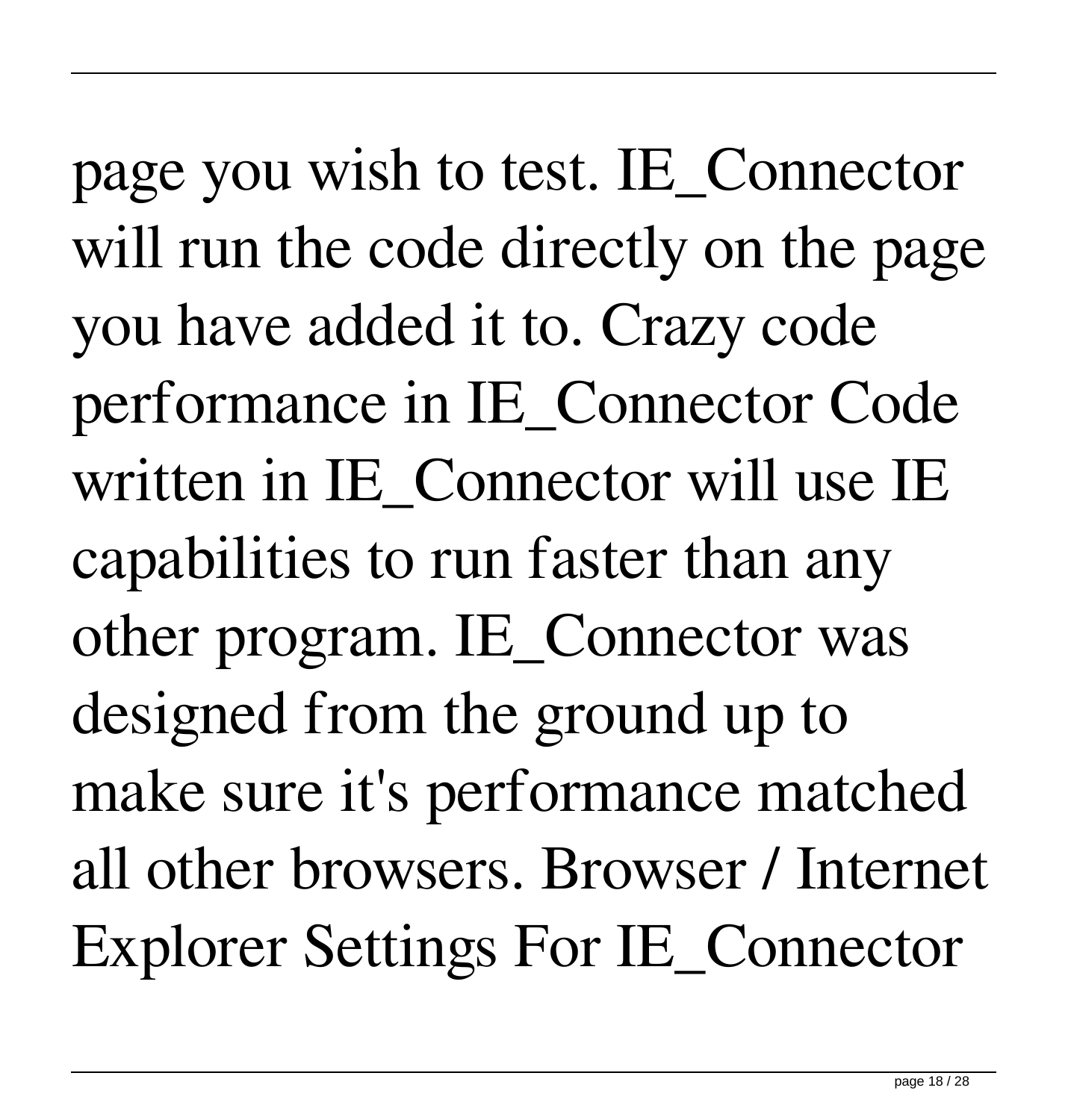to work you will need to have Internet Explorer settings. IE\_Connector uses Internet Explorer engine to debug the code. So make sure that you have internet explorer settings so IE\_Connector can run with the maximum speed. Now go to Internet Explorer Settings and open the Internet Options window. Now click the Advanced tab, and make sure the Settings are as follows: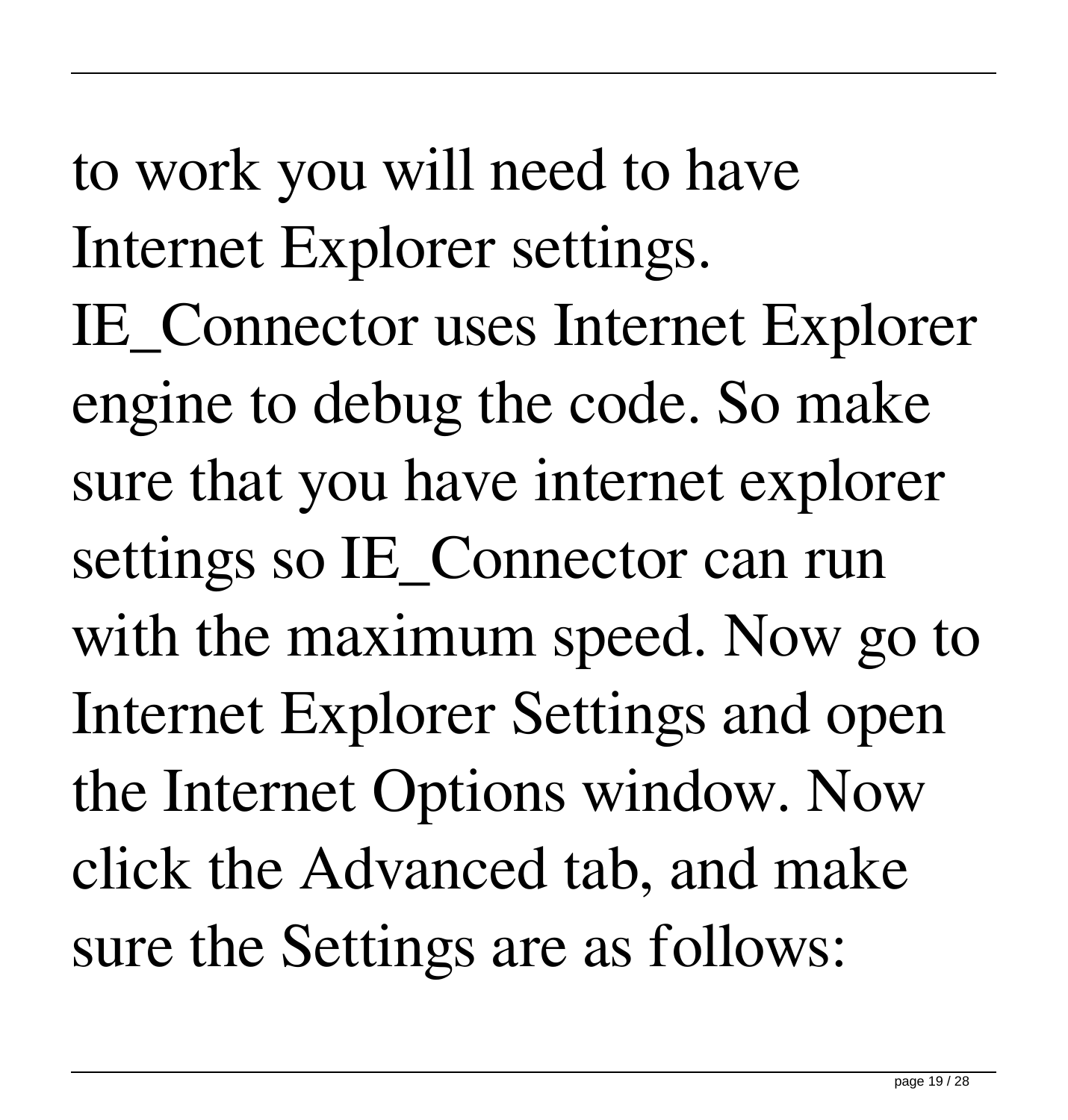IE Connector is based on IE Development Model. IE\_Connector code will be loaded into the Local window. If you have trouble debugging with IE\_Connector, make sure that you turn off the option to run ActiveX. IE\_Connector is not in the IE Toolbar or Favorites menu. Go to the Tools menu and create a new tool.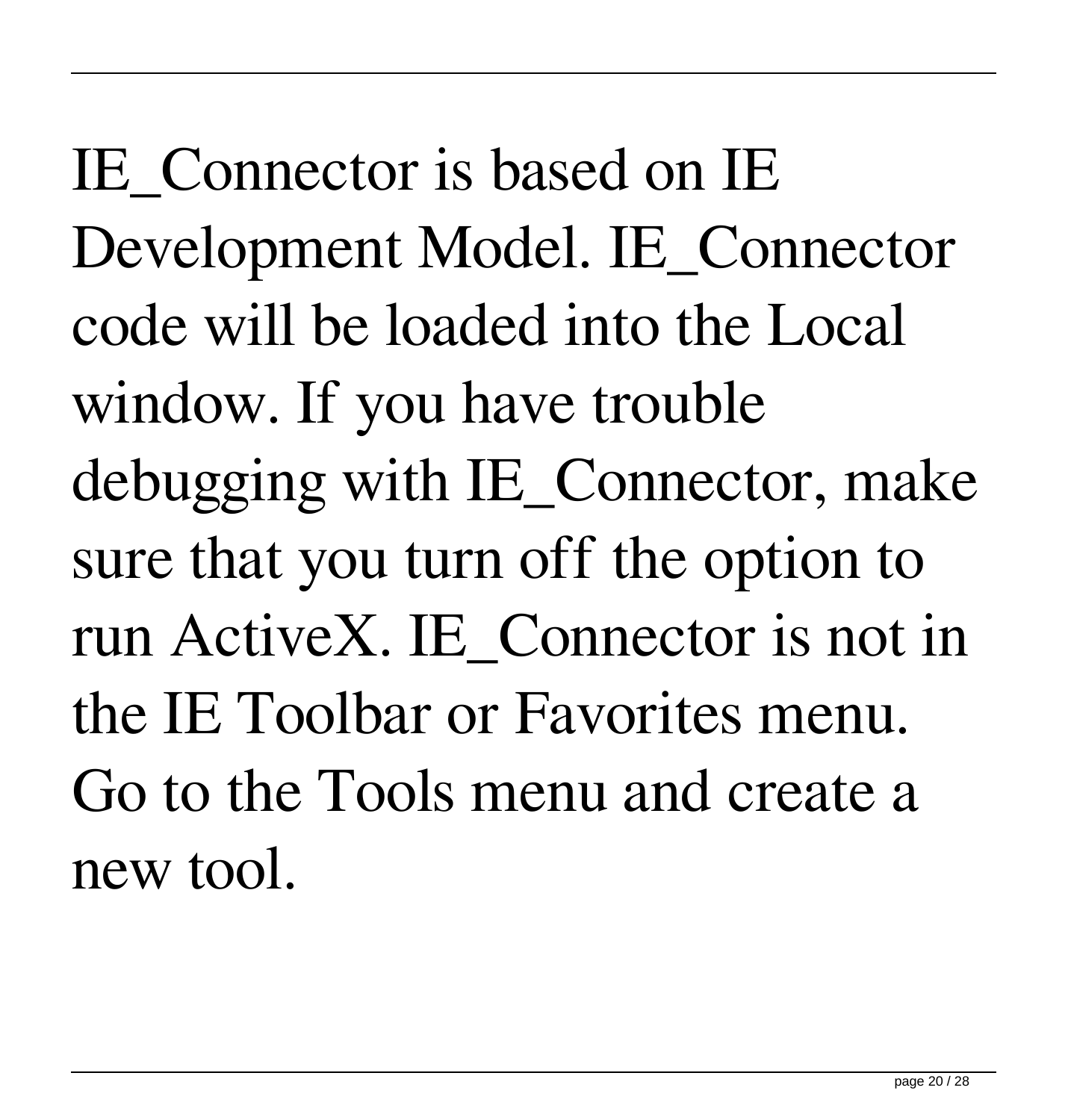**What's New In IE\_Connector?**

====== This plugin provides a new set of tools for debugging and scripting an Internet Explorer. The IE\_Connector application was designed to be a runtime debugging and scripting tool that will give you access to the internals of a IE

=================================

==========================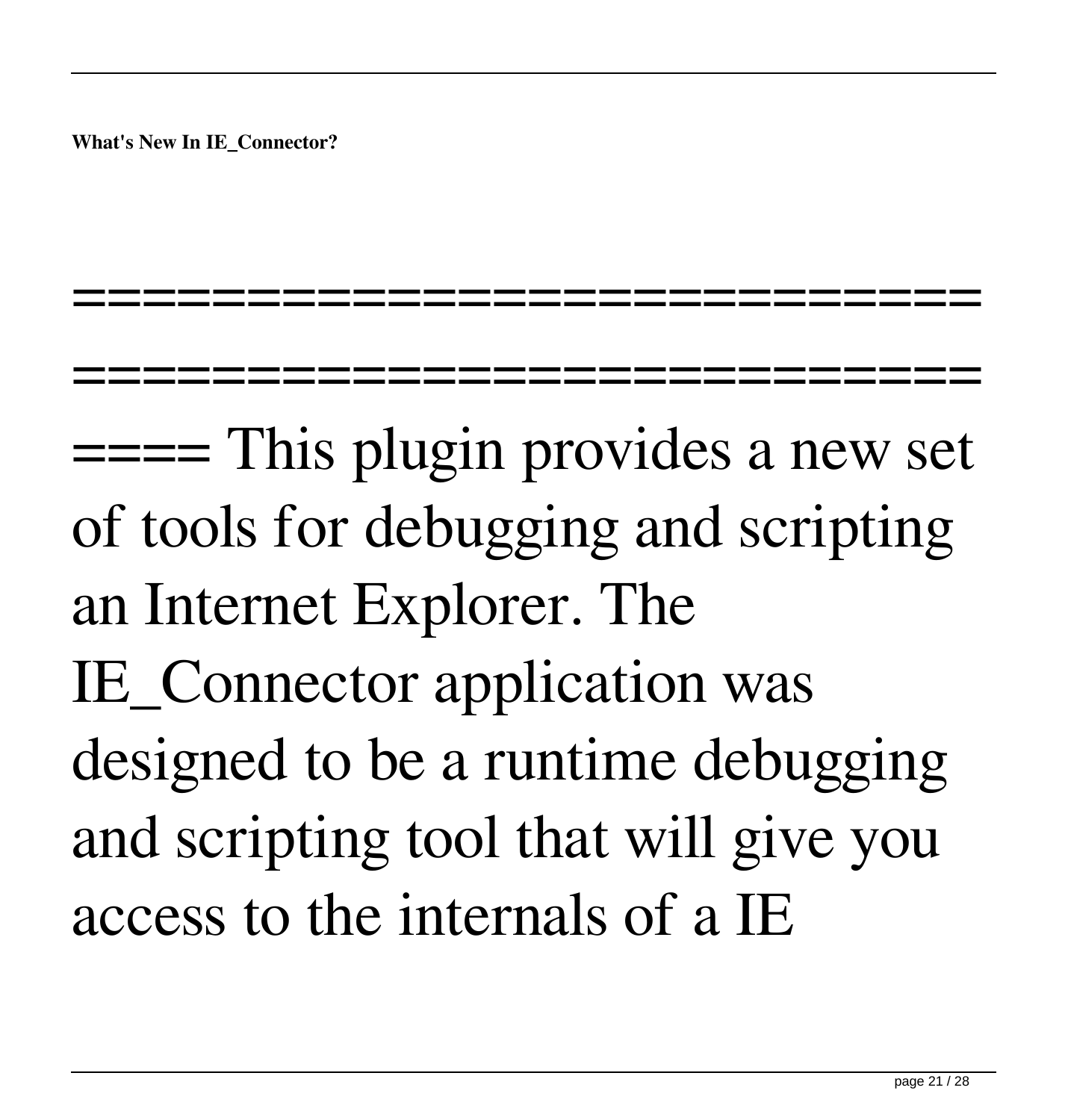Window running on your computer. IE Connector allows you to inspect all values on all html element.  $Features: = = = = = = = = = = =$ 

==================================

=========== With this plugin you have the following features: ## Injecting data into your webpage To inject data into your webpage using this plugin you need to use the window.location.toString() function.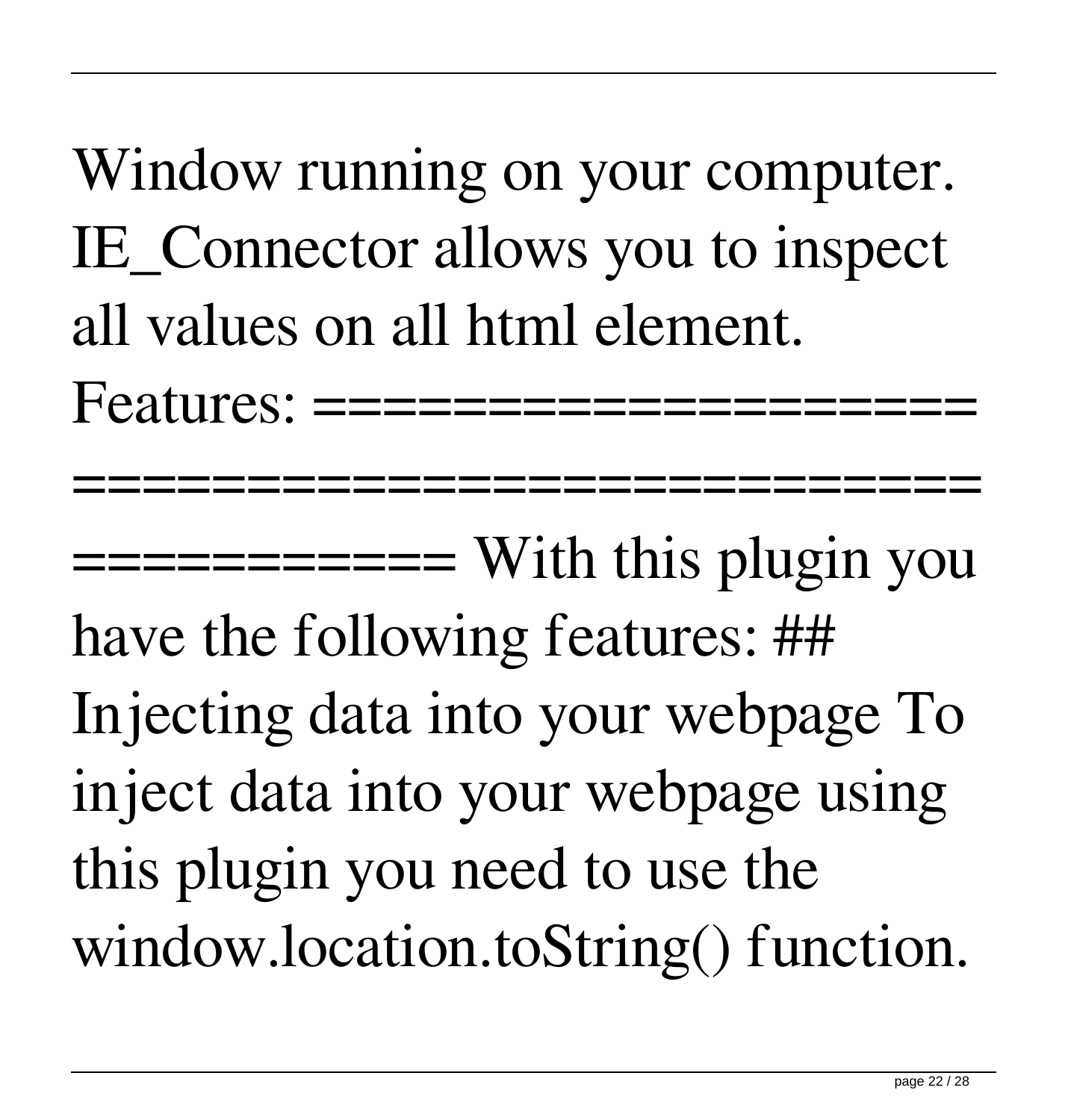``` //Injecting data into your webpage window.location.toString(); ``` You can use any of the HTML5 data attributes (example: data-contenttype=`image/png`) ## Displaying data in an alert box If you want to display your data in an alert box you need to use the window.location.hash.value property.

``` // If you want to show some message in an alert box alert('' +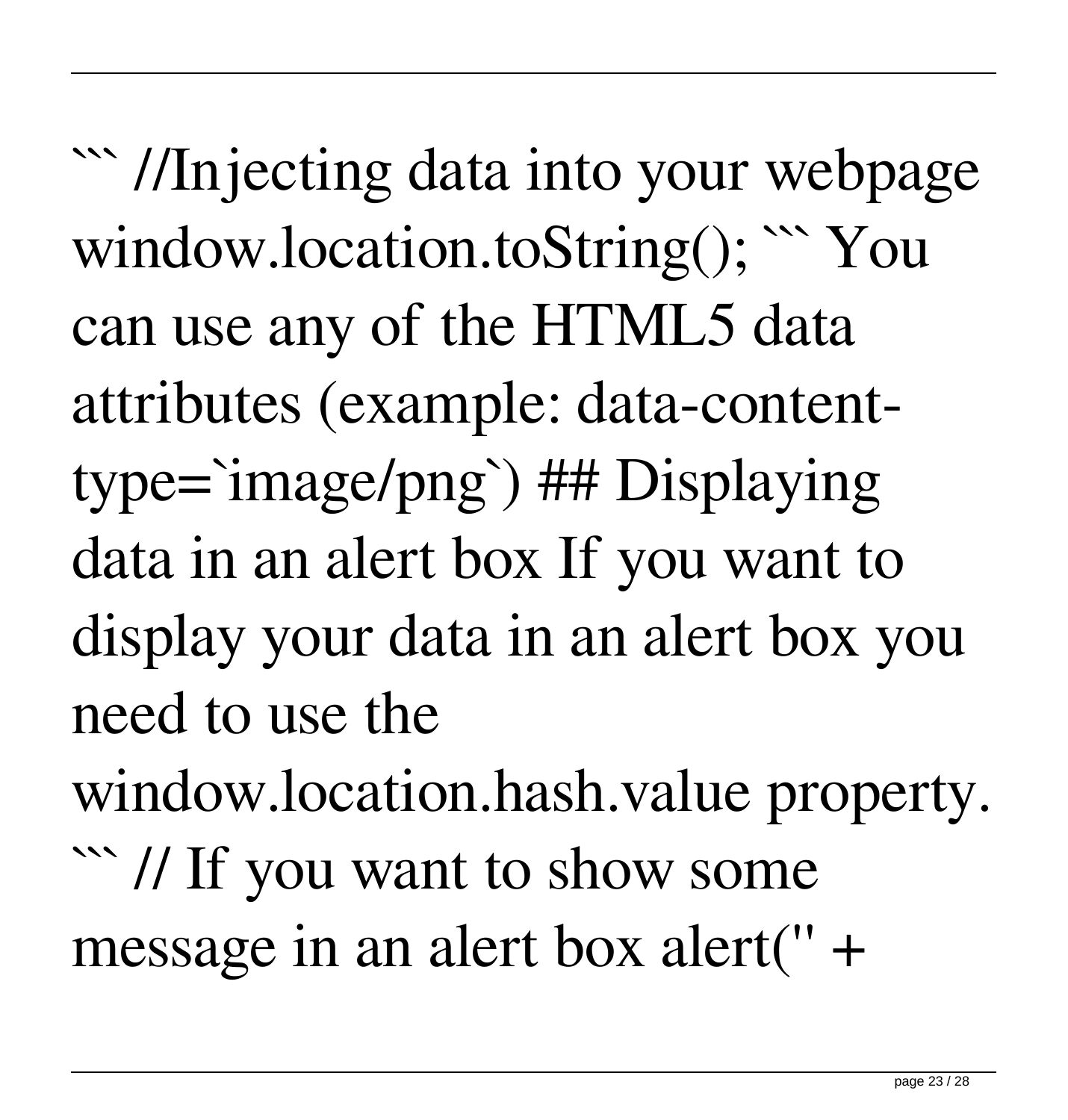window.location.hash.value  $+$  "); ``` ## Checking a specific html element If you want to check a specific html element, You can use the window.location.hash.id property For example,  $\lq{\prime}$  //Checking if the div with id="Header Container" has any child tag if(window.location.hash.id= ="Header\_Container"){ alert("The element with id="Header\_Container" has a child tag");  $\}$  \*\*\* ## Copy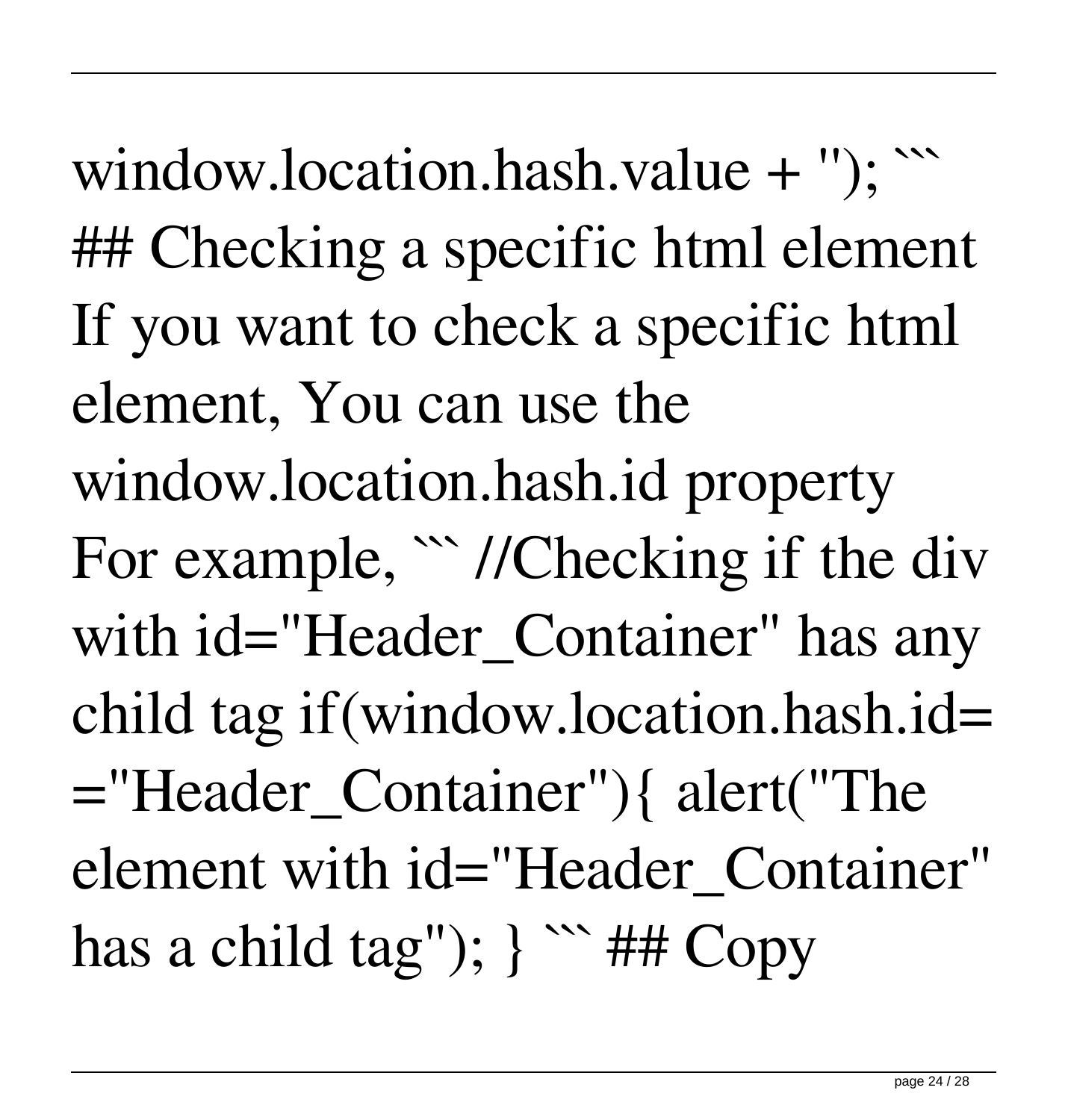element attributes into clipboard The script copies all the attibutes values to the Clipboard ` function myFunction() { window.location.hash.id; //or windo w.location.hash.data-content-type window.location.hash.data-title //or window.location.hash.data-content-

type="dynamic" window.location.has h.data-title="What is the weather like today? " } ``` ## Injecting data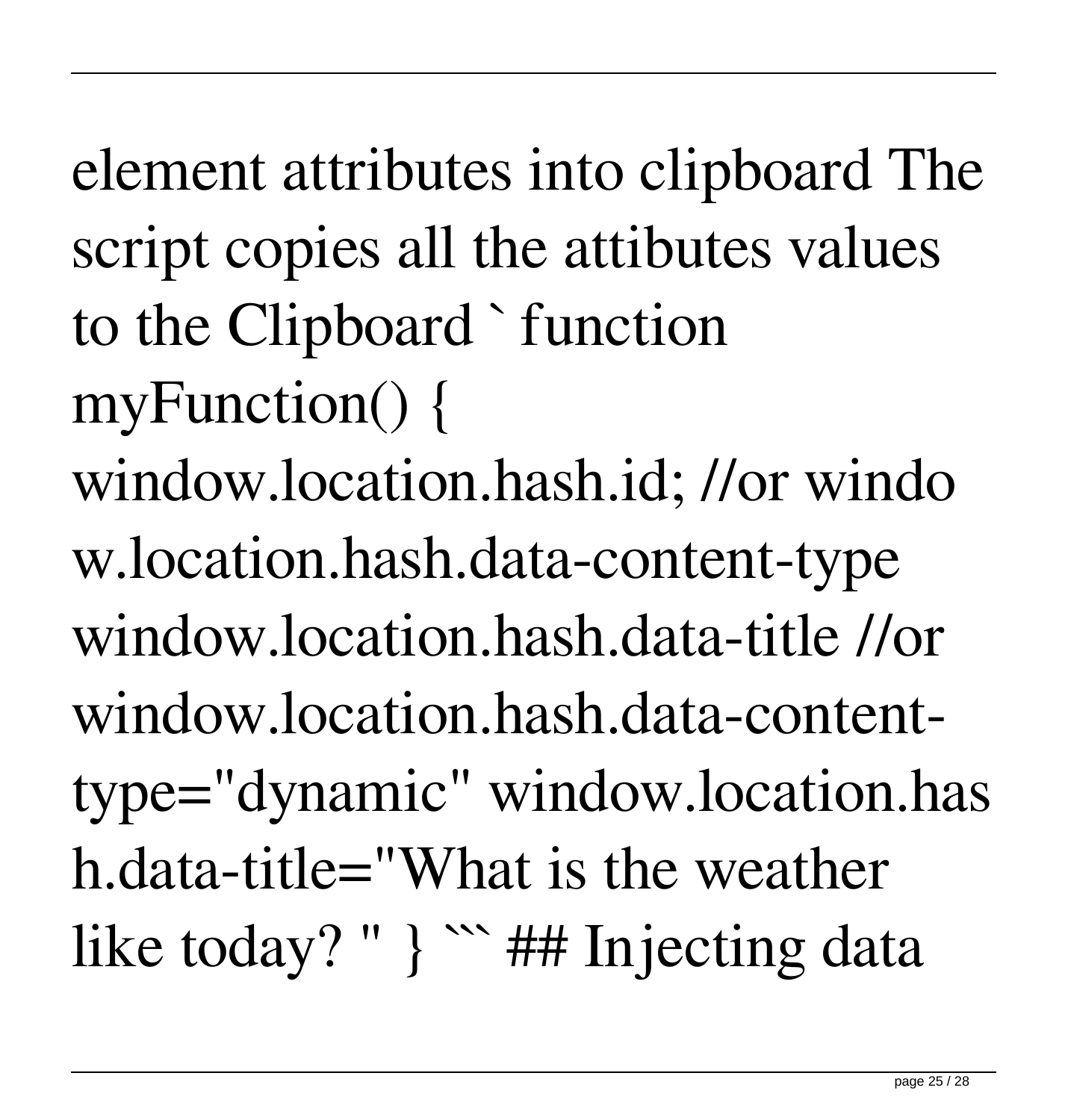## into your webpage To inject data into your webpage using this plugin you need to use the window.location.toString() function.  $\overline{\phantom{a}}$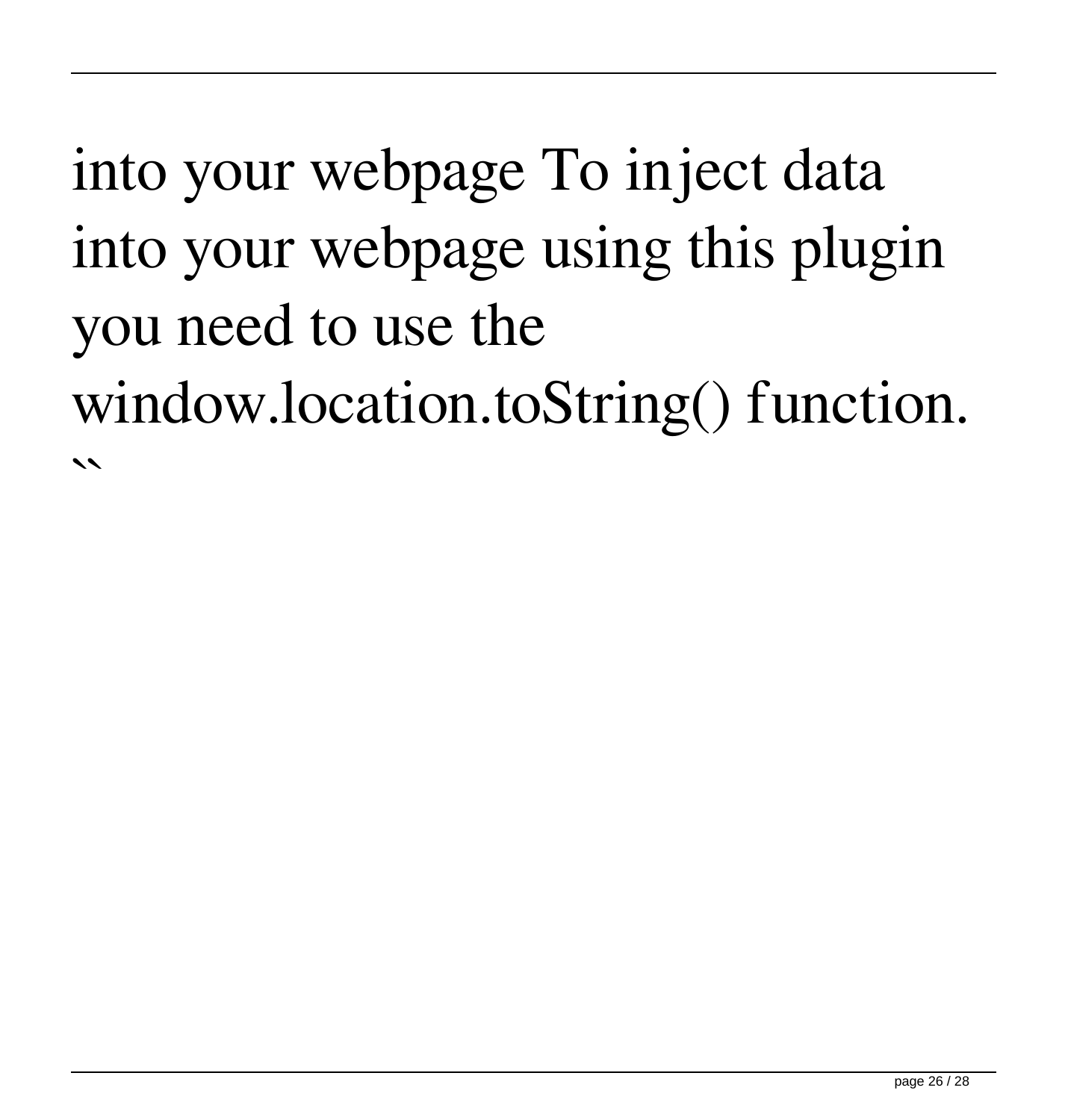**System Requirements For IE\_Connector:**

Intel Core i5 760, 775, 785, 825, 845, 855, 865, 915, 920, 925, 940, 950, 965, 960, 970, 980, and CPUs from Kaby Lake RAM: 8GB Hard Drive: 8GB NVIDIA GeForce GTX 970, GTX 1060, GTX 1070, GTX 1080, and GTX 1080 Ti graphics card Video Output: DisplayPort HDMI Wired or wireless keyboard